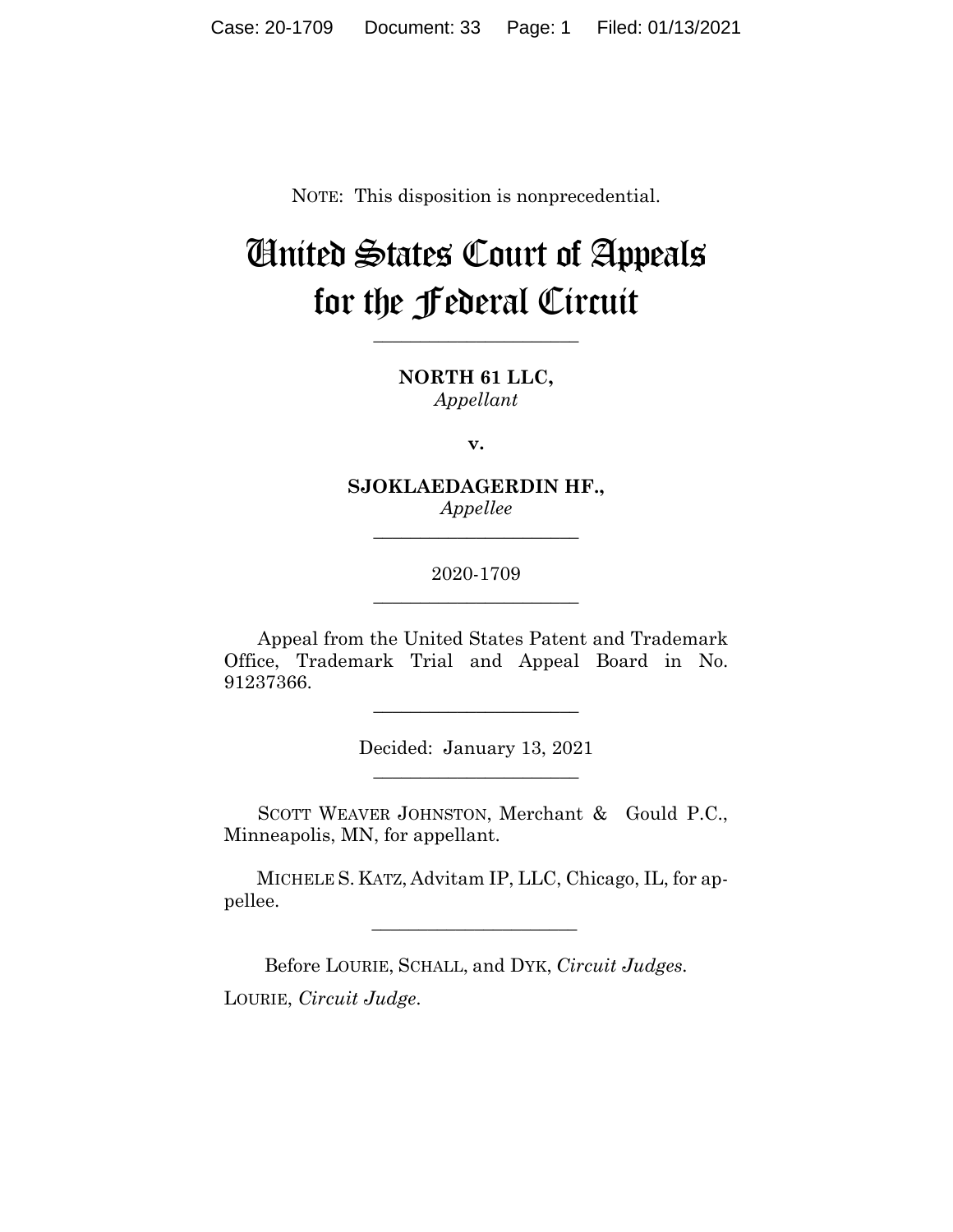North 61 LLC ("North") appeals from a judgment of the U.S. Patent and Trademark Office Trademark Trial and Appeal Board ("the Board") sustaining an opposition and refusing its application to register the mark NORTH 61. *Sjoklaedagerdin Hf. v. North 61 LLC*, No. 91237366, 2020 WL 1166478 (T.T.A.B. Feb. 11, 2020) ("*Decision*"). The Board refused North's application on the ground that its mark NORTH 61 would be confusingly similar to Sjoklaedagerdin Hf.'s ("Sjoklaedagerdin") mark 66°NORTH. For the reasons set forth below, we *affirm*.

## **BACKGROUND**

Sjoklaedagerdin and North both sell apparel. Sjoklaedagerdin has owned the registered mark 66⁰NORTH (standard characters) for use in connection with the sale of apparel and retail-store services since 2016. J.A. 98–100 (Registration 5088873). In 2017, North filed an application to register the mark NORTH 61 (standard characters), also for use in connection with the sale of apparel and retail-store services. *Decision*, 2020 WL 1166478, at \*1. (Application 87358942).[1](#page-1-0) Subsequently, Sjoklaedagerdin filed an opposition to North's mark pursuant to 15 U.S.C. § 1052(d), asserting that it would create a likelihood of confusion with Sjoklaedagerdin's mark 66⁰NORTH. The Board agreed that registration of North's

<span id="page-1-0"></span><sup>&</sup>lt;sup>1</sup> North sought registration of its mark for use in connection with "Bottoms; Hoodies; Shirts; Tank tops; Tops; Tshirts in International Class 25; and On-line retail gift shops; On-line retail store services featuring clothing, sporting goods, novelty items, key chains, mugs, posters and stickers; Retail gift shops; Retail store services featuring clothing, sporting goods, novelty items, key chains, mugs, posters and stickers in International Class 35." *Decision*, 2020 WL 1166478, at \*1.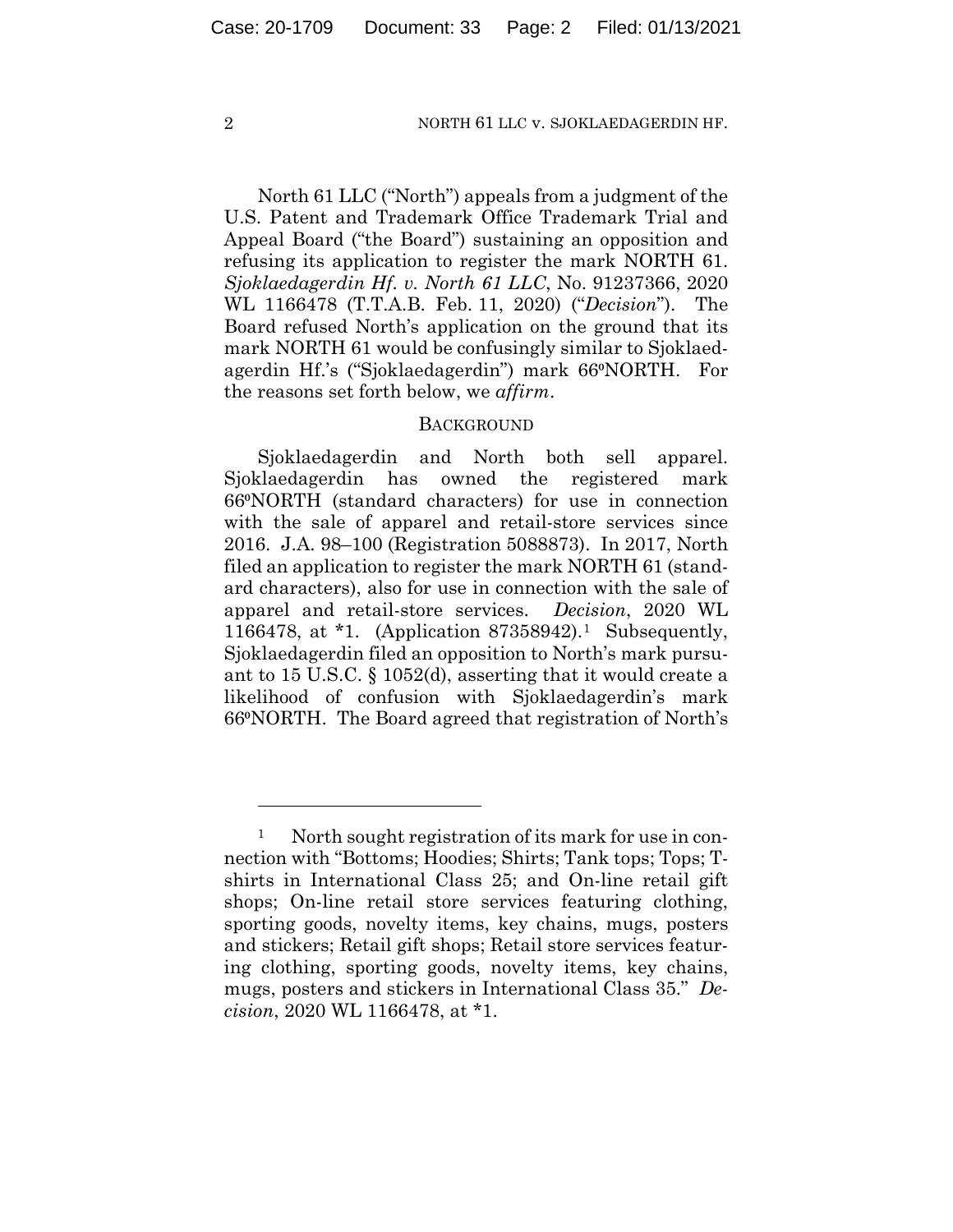mark would create a likelihood of confusion and thus sustained the opposition.

The Board evaluated the likelihood of confusion between the two marks by referring to the factors set forth in *In re E. I. DuPont DeNemours & Co.*, 476 F.2d 1357, 1361 (C.C.P.A. 1973) ("the *DuPont* factors"). The Board first found that the parties' similar goods, services, channels of trade, and classes of consumers pointed to a likelihood of confusion. *Decision*, 2020 WL 1166478, at \*5. Next, the Board determined that Sjoklaedagerdin's mark 66⁰NORTH is not conceptually or commercially weak. *Id.* at \*10. Additionally, the Board determined that the marks are similar because "each combines the word NORTH with a two digit number in the sixties." *Id.* at \*6. Lastly, the Board found the following *DuPont* factor to be neutral: length of time during and conditions under which there has been concurrent use without evidence of actual confusion. *Id.* at \*11.

The Board weighed the relevant *DuPont* factors and concluded that North's mark NORTH 61 is confusingly similar to Sjoklaedagerdin's mark 66<sup>o</sup>NORTH. *Id.* It accordingly sustained the opposition and refused North's application to register its mark. North appealed to this court. We have jurisdiction pursuant to 28 U.S.C. § 1295(a)(4)(B).

## **DISCUSSION**

Under § 2(d) of the Lanham Act, a mark may be refused registration on the principal register if it is "likely, when used on or in connection with the goods of the applicant, to cause confusion" with another registered mark. 15 U.S.C. § 1052(d). Likelihood of confusion is a legal determination based on underlying findings of fact relating to the *DuPont* factors. *DuPont*, 476 F.2d at 1361. We review the Board's factual findings on each relevant *DuPont* factor for substantial evidence, but we review the Board's weighing of the *DuPont* factors de novo. *Stone Lion Capital Partners, L.P. v. Lion Capital LLP*, 746 F.3d 1317, 1321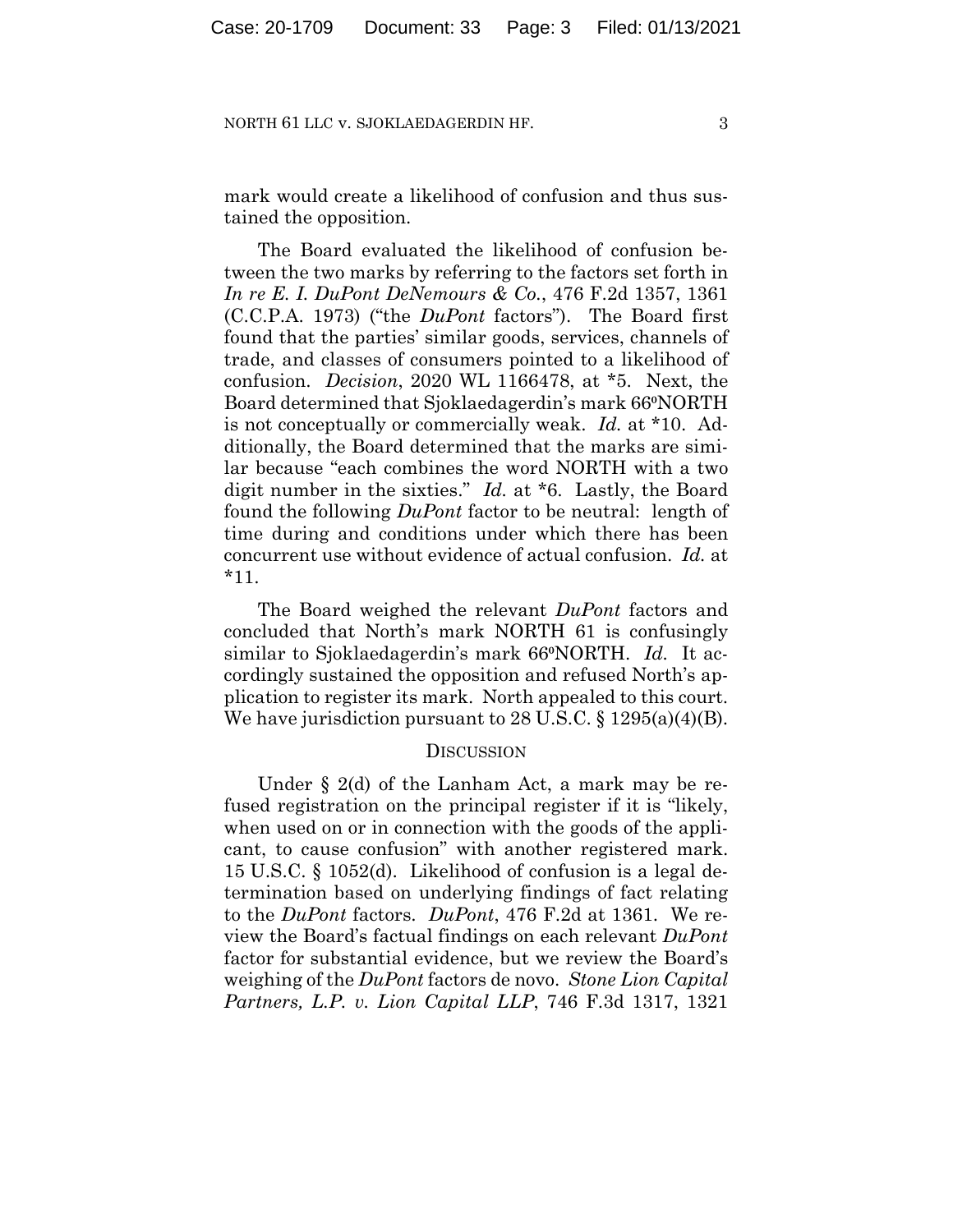(Fed. Cir. 2014). A finding is supported by substantial evidence if a reasonable mind might accept the evidence as adequate to support the conclusion. *Consol. Edison Co. v. NLRB*, 305 U.S. 197, 229 (1938).

On appeal, North primarily challenges the Board's analysis with respect to *DuPont* factor one, the similarity of the marks, and *DuPont* factor six, the number and nature of similar marks in use on similar goods. We address each argument in turn.

## I. *DuPont Factor One*

We turn first to North's argument regarding *DuPont* factor one. *DuPont* factor one concerns the "similarity or dissimilarity of the marks in their entireties as to appearance, sound, connotation and commercial impression." *DuPont*, 476 F.2d at 1361. North first asserts that the Board failed to compare the marks as a whole when conducting its similarity analysis. Specifically, North contends that the Board failed to properly consider the degree symbol in Sjoklaedagerdin's mark 66°NORTH. According to North, "[w]hile the degree symbol is only one character" it renders 66⁰NORTH substantially different in "appearance, sound, meaning, and connotation" from the mark NORTH 61. Appellant Br. at 19.

We disagree with North's assertion that the Board failed to analyze the marks in their entireties. It is not improper for the Board to determine that, "for rational reasons," it should give "more or less weight . . . to a particular feature of the mark" provided that its "ultimate conclusion" regarding the similarity of the marks "rests on consideration of the marks in their entireties." *Packard Press, Inc. v. Hewlett-Packard Co.*, 227 F.3d 1352, 1357 (Fed. Cir. 2000) (citing *In re Nat'l Data Corp.*, 753 F.2d 1056, 1058 (Fed. Cir. 1985)). Here, the Board acknowledged that Sjoklaedagerdin's mark 66<sup>o</sup>NORTH "includes the symbol<sup>o</sup>, which is verbalized as the word 'degree.'" *Decision*, 2020 WL 1166478, at  $*6$ . However, it determined that it should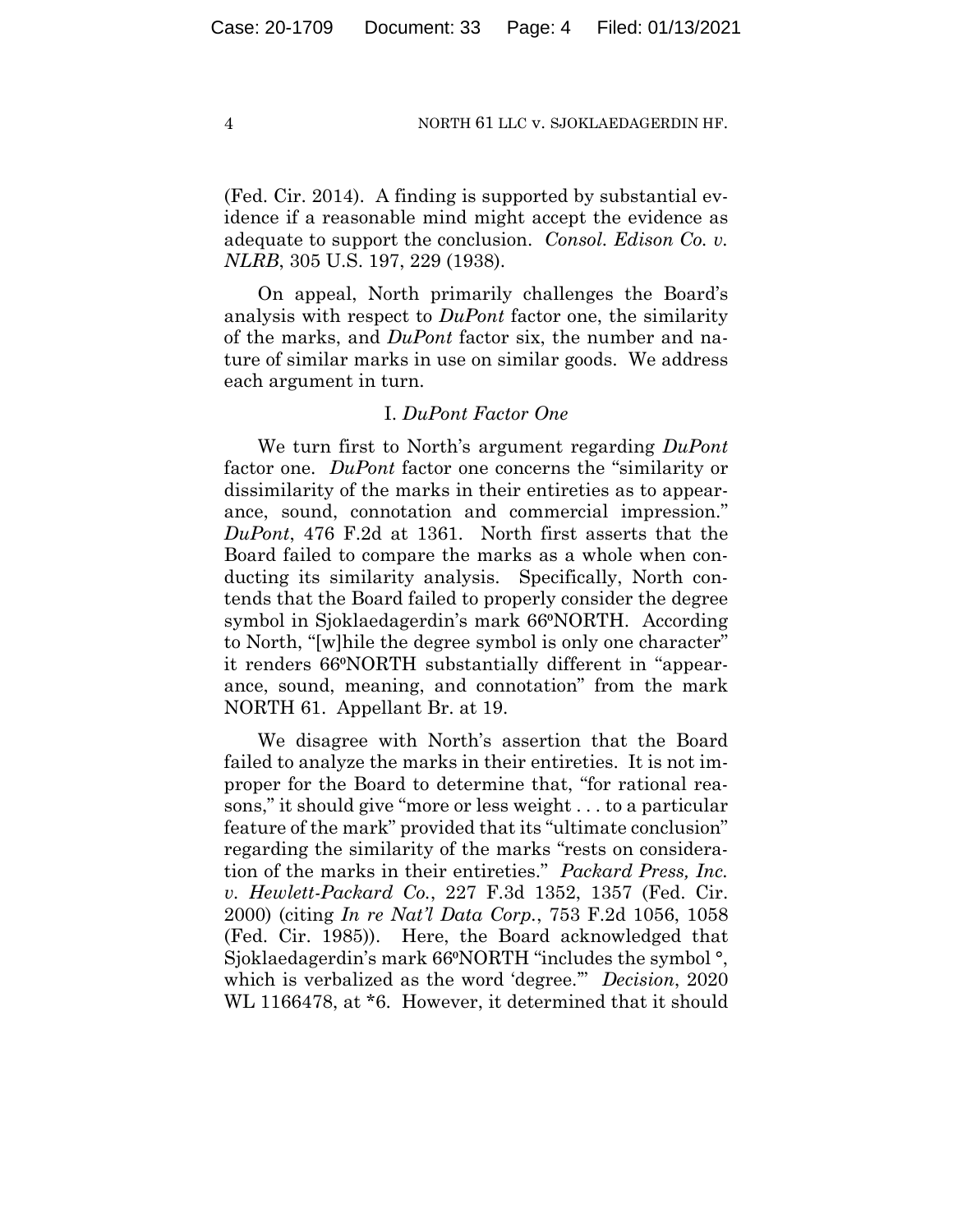accord less weight to the degree symbol because it is "so small and appears in the middle of the mark." *Id.* Although the Board thus accorded less weight to the degree symbol, it still compared the marks in their entireties. It specifically found that the "marks look and sound similar because each combines the word NORTH with a two digit number in the sixties" and that "[t]o the extent the degree symbol in [Sjoklaedagerdin's] mark" creates any differences "the other similarities between the marks outweigh the differences." *Id.* at \*6, \*8.

North next asserts that when conducting its similarity analysis, the Board ignored evidence that the parties' marks convey distinct commercial impressions. Specifically, North argues that its mark NORTH 61 connotes Minnesota Highway 61, "a scenic, northbound highway" that "runs through Minnesota." Appellant Br. at 3. In contrast, North contends that Sjoklaedagerdin's mark 66⁰NORTH connotes Icelandic imagery because "66<sup>°</sup>" derives its name from the latitudinal line of the Arctic Circle which touches Súgandafjörður," the "town in Iceland where [Sjoklaedagerdin] was formed." *Id.* at 9–10. As support for its argument, North points to the advertising context in which the parties' marks are displayed, which, according to North, reflects the commercial impressions that the marks convey to consumers. For example, North cites evidence that it uses its mark in connection with advertisements that "refer[] to Minnesota Highway 61." Appellant Br. at 33. North contrasts this evidence with Sjoklaedagerdin's marketing materials, which display the 66⁰NORTH mark in association with Icelandic imagery.

We disagree with North. The Board expressly addressed North's argument regarding the marks' commercial impressions but found it unpersuasive because "other than the testimony of [North's] own witnesses, [North] submitted no evidence to demonstrate that consumers understand either mark in the manner [North] posits." *Decision*, 2020 WL 1166478, at \*8. It was reasonable for the Board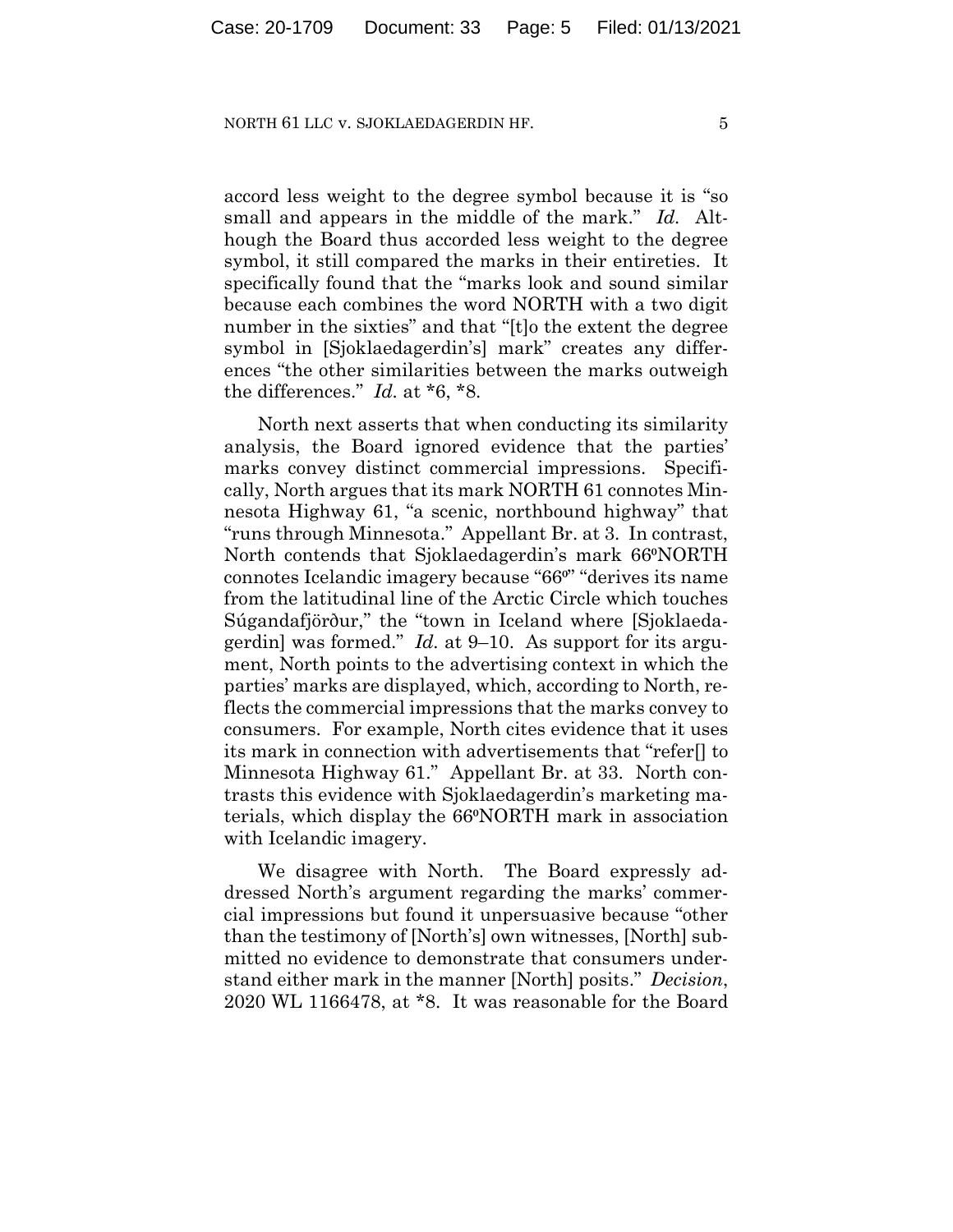to find in this case that North's self-serving testimony and marketing materials were insufficient to demonstrate that consumers actually perceive that 66<sup>o</sup>NORTH "connotes [a] geographic location in Iceland" and that NORTH 61 connotes Minnesota Highway 61. *Id.* As the Board recognized, North's "intended interpretation of the mark is not necessarily the same as the consumer's perception of it." *Id.* (quoting *In re Yale Sportswear Corp.*, No. 78653373, 2008 WL 2675684, at \*4 (T.T.A.B. July 3, 2008)). Accordingly, substantial evidence supports the Board's determination that the marks 66°NORTH and NORTH 61, when viewed in their entireties, are similar in sound, appearance, meaning, and commercial impression.

# II. *DuPont Factor Six*

We turn next to North's argument regarding *DuPont* factor six. *DuPont* factor six concerns the number and nature of similar marks in use on similar goods. *DuPont*, 476 F.2d at 1361. "[T]hird party registrations are relevant to prove that some segment of the composite marks which both contesting parties use has a normally understood and well-recognized descriptive or suggestive meaning, leading to the conclusion that that segment is relatively weak." *Juice Generation, Inc. v. GS Enters. LLC*, 794 F.3d 1334, 1339 (Fed. Cir. 2015) (quoting 2 MCCARTHY ON TRADEMARKS AND UNFAIR COMPETITION § 11.90 (4th ed. 2015)). North contends that the Board improperly disregarded evidence of third-party registrations of marks that are similar to Sjoklaedagerdin's mark 66<sup>°</sup>NORTH. According to North, this evidence demonstrate that Sjoklaedagerdin's mark is "weak because it is one of so many similar marks" registered for apparel. Appellant Br. at 40.

We disagree. The *DuPont* factor six analysis concerns an examination of the number of *similar* third-party marks. Here, the Board considered North's evidence but determined that it was of limited value because "[n]one of the third-party registrations include 66° or 66 DEGREES